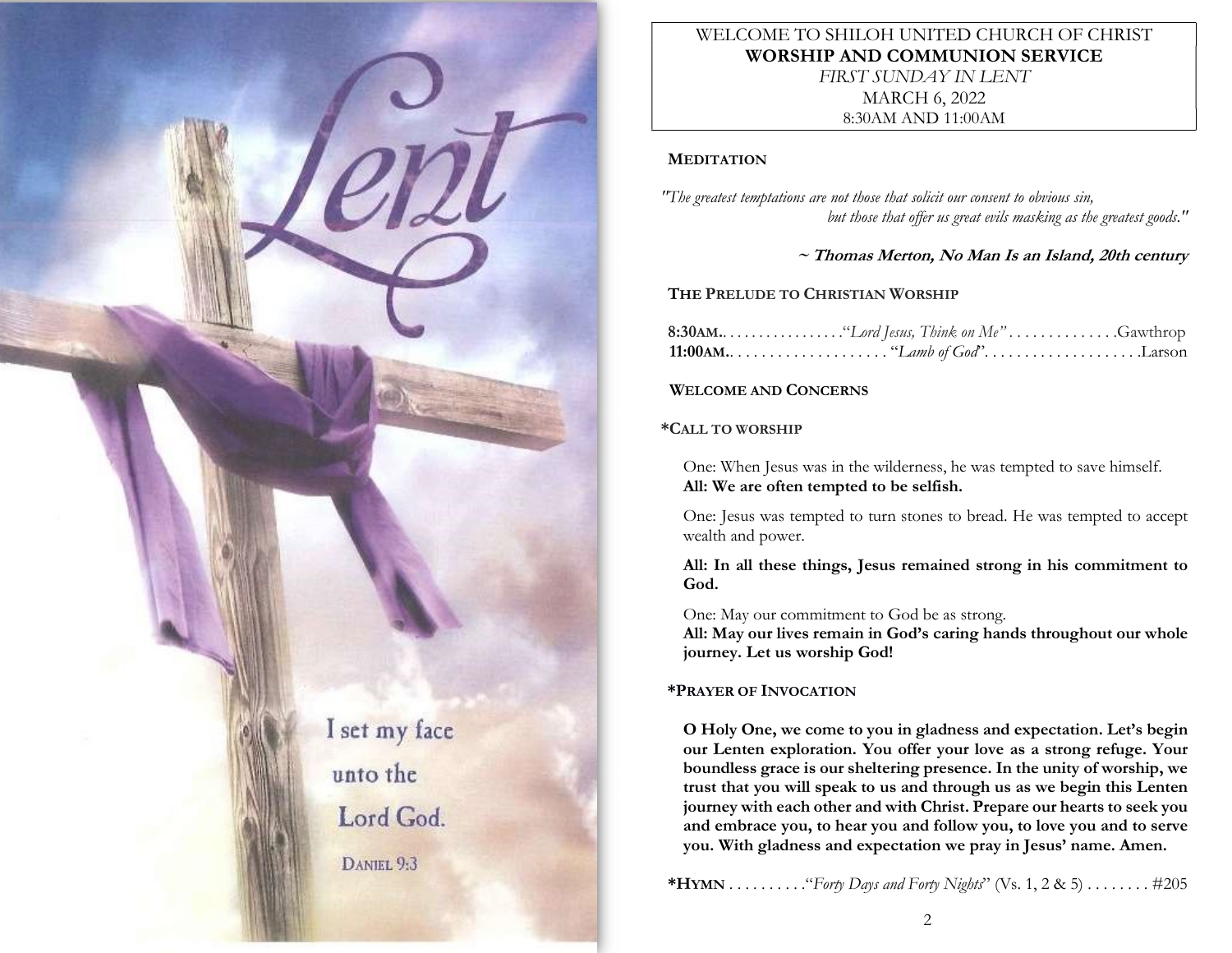## CHILDREN'S TIME

\*HYMN  $\dots\dots\dots$  "There Is A Name I Love to Hear" (Vs. 1 & 2)  $\dots\dots\dots$  #52

#### WITNESS TO OUR SACRED STORY

Deuteronomy 26:1-11 Psalm 91:1-2, 9-16

8:30 & 11:00AM MEN'S CHORUS. . . . . . . . . "In All Thy  $Ways$ ". . . . . . . . . Hughes 11:00AM. . . . . . . . . . . . . . . . "It is Well With My Soul". . . . . . . . . . . . . . . . . . . .Bliss

#### SOLO BY SHELLEY STEWART ACCOMPANIED BY LESLIE TALLEY

Gospel Reading: Luke 4:1-13

SERMON "Desert Experiences"

\*HYMN  $\dots\dots\dots\dots$  "What a Friend We Have in Jesus" (Vs. 1 & 3)  $\dots\dots\dots$  #211

#### PASTORAL PRAYER

SILENT PRAYER

#### THE LORD'S PRAYER

Our Father, who art in heaven, hallowed be thy name. Thy kingdom come. Thy will be done, on earth as it is in heaven. Give us this day our daily bread. And forgive us our sins, as we forgive those who sin against us. And lead us not into temptation, but deliver us from evil. For thine is the kingdom, and the power, and the glory forever. Amen.

#### PRESENTING OUR TITHES AND OFFERINGS BEFORE GOD

#### INVITATION TO THE OFFERING

There are multitudes of individuals who long for God, who are seeking God, but do not know where or how to search. May this congregation, Shiloh UCC be a lamp to light the pathway for those who are seeking God. May our offerings help us to shine our light brightly so that fellow-seekers may find their way.

| *OFFERTORY RESPONSE | "Doxology"# 780 |  |
|---------------------|-----------------|--|
|---------------------|-----------------|--|

Praise God from whom all blessings flow; Praise God all creatures here below; Praise God above, You heavenly host: Praise Father, Son, and Holy Ghost. Amen.

## \*PRAYER OF DEDICATION

We bring these gifts to you, O God, in recognition and gratitude for your loving provision. We offer you our very lives and bow before you in tribute to your many blessings. Take us and use us, that your will may be done on earth as it is in heaven. This we pray in the name of the One who came in holy love, that we might have abundant life. Amen.

#### SACRAMENT OF COMMUNION

(All are welcome to partake of communion)

|--|--|--|--|--|--|--|--|--|

\*AFFIRMATION OF FAITH. . . . . . . . . . . . . . "A New Creed" . . . . . . . . . . . . . . #887

Leader: We are not alone; we live in Gods' world. People: We believe in God: Who has created and is creating, who has come in Jesus, The Word made flesh, to reconcile and make new, who works in us and others by the Spirit. We trust in God. We are called to be the Church: to celebrate God's presence, to love and serve others, to seek justice and resist evil, to proclaim Jesus, crucified and risen, our judge and our hope. In life, in death, in life beyond death, God is with us. We are not alone. Thanks be to God. Amen.

#### **INVITATION**

One: Jesus Christ said: I am the bread of life. You who come to me shall not hunger; you who believe in me shall never thirst.

All: In company with all who hunger for spiritual food, we come to this table to know the risen Christ in the sharing of this life-giving bread.

One: This table is for all Christians who wish to know the presence of Christ and to share in the community of God's people.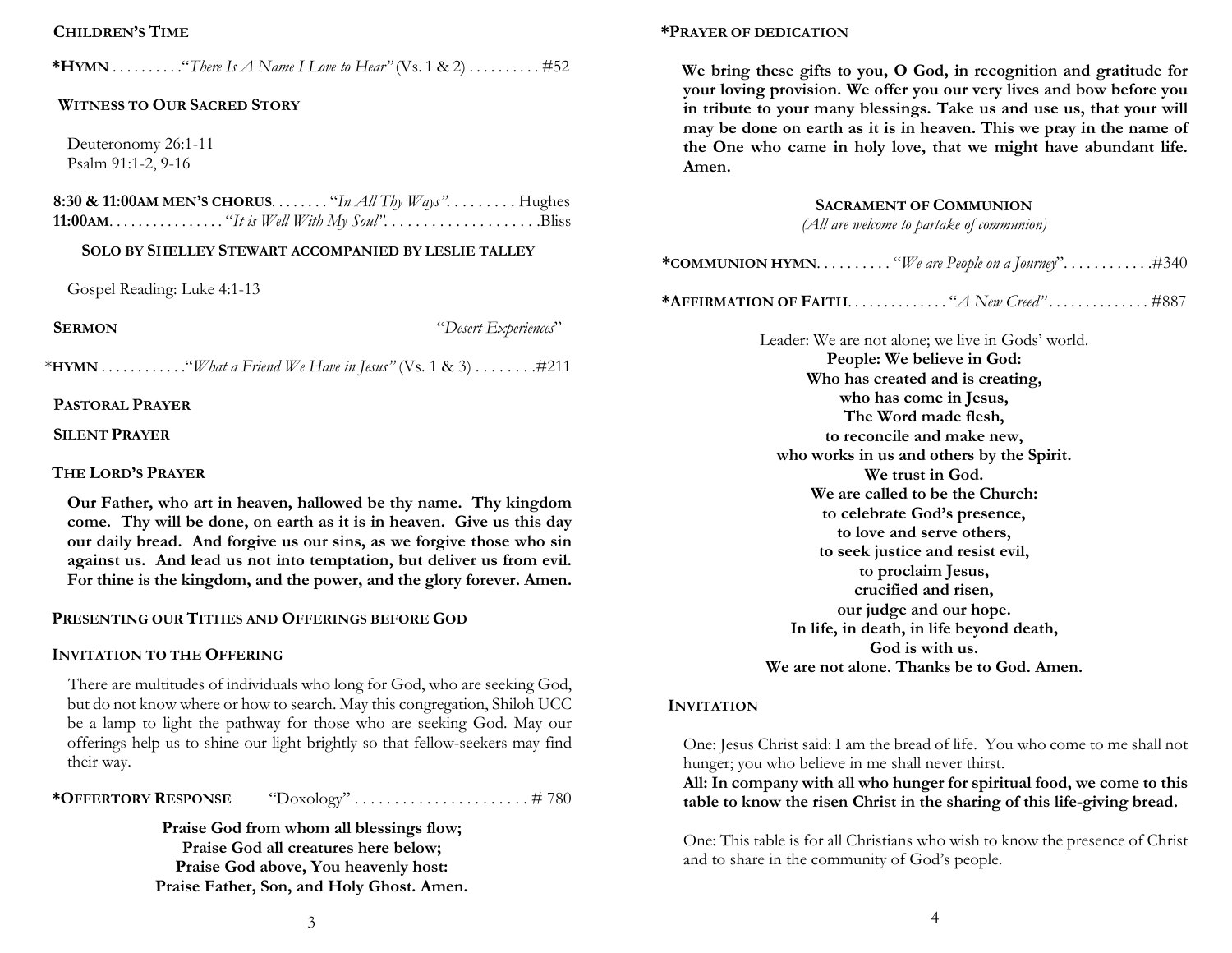## CONFESSION OF SIN

One: God is present to us, but we don't always feel it. God is good to us, but we can't always accept it. Fact is, there are things within and around us that attempt to step between us and our relationship to God's goodness. There are things that we think, things that we do, that act to separate us from God. The church calls that "sin."

All: God of all mercy, I confess that sin grips me and I cannot break free. The sin is in my mind, on my lips, in my acts done or even ignored and stands between me and you. My entire heart is not always yours. My love of neighbor falls short. In the name of Jesus, have mercy on me. Grant me your renewing forgiveness. Lead me on your paths of righteousness, and I shall delight in you, and I shall follow you, giving glory to your holy name. Through Jesus Christ. Amen.

## ASSURANCE OF FORGIVENESS

One: The God who gives, gives all. The God who loves, loves all. The God who forgives, forgives all. Through Christ, our sins, every one of them: the sins of commission, the sins of omission, the sins we confessed with contrition – all are forgiven.

All: By the grace of God, we are forgiven. Alleluia!

# EXCHANGING THE PEACE OF CHRIST (Please wave to one another)

Let us greet each other in Christian Friendship. The peace of God be with you. And also with you.

\*HYMN. . . . . . . . . . . . "Let There Be Peace on Earth". . . . . . . . . . #14 Special Hymnal

## PRAYER OF CONSECRATION

# SHARING THE BREAD AND THE CUP

To demonstrate our unity in Christ, we will take the elements together. Please open the cup containing the bread first, then please open the juice. Thank you!

## PRAYER OF THANKSGIVING

Gracious and loving God, you have made us one in the body of Christ, and nourished us at your table with holy food and drink. Thank you for feeding our hunger and relieving our thirst. Now send us into the world to do the work you have given us to do: to find the lost and lonely, to heal broken souls, to free prisoners, and make the powerful care. Grant us strength to persevere in resisting evil, and to proclaim in all we say and do your good news in Christ Jesus our Savior. Amen.

\*CLOSING HYMN. . . . . . . "On a Hill Far Away" (Vs. 1, 3 & 4). . . . . . . . . . #195

#### **BENEDICTION**

One: The journey has begun. God is with you. Go forth to learn, to teach, to serve. Go, bringing peace and justice to all in the name of Jesus Christ. Our worship concludes; our service continues. All: Amen.

# **POSTLUDE**

# WE ARE DELIGHTED THAT YOU JOINED US FOR WORSHIP TODAY!

 THE ALTAR FLOWERS are presented to the glory of God and in loving memory of Katherine Behler Powell and Larry Powell by the Davis family.

> THE BULLETINS are dedicated to the glory of God and in celebration of our wedding anniversary on March 4 by Brian and Sally Curren.

- LITURGIST: 8:30AM: Sallie Hagerman, 11:00AM: Stephanie Berkheimer
- USHERS: 8:30AM: Tim, Katie & Dani Bentzel, 11:00AM: Volunteer
- GREETERS: 8:30AM: Carolyn Poff, 11:00AM: Volunteer
- NURSERY DUTY: 8:30AM: Natalie Fuhrman, 11:00AM Volunteer
- MUSIC: 8:30AM: Sandy Bamberger, 11:00AM: Donna Seifarth, Leslie Talley & Men's Chorus

# WE WOULD LIKE TO THANK ALL OF THE VOLUNTEERS AND MUSICIANS FOR PROVIDING THE WORSHIP MUSIC THIS SUNDAY!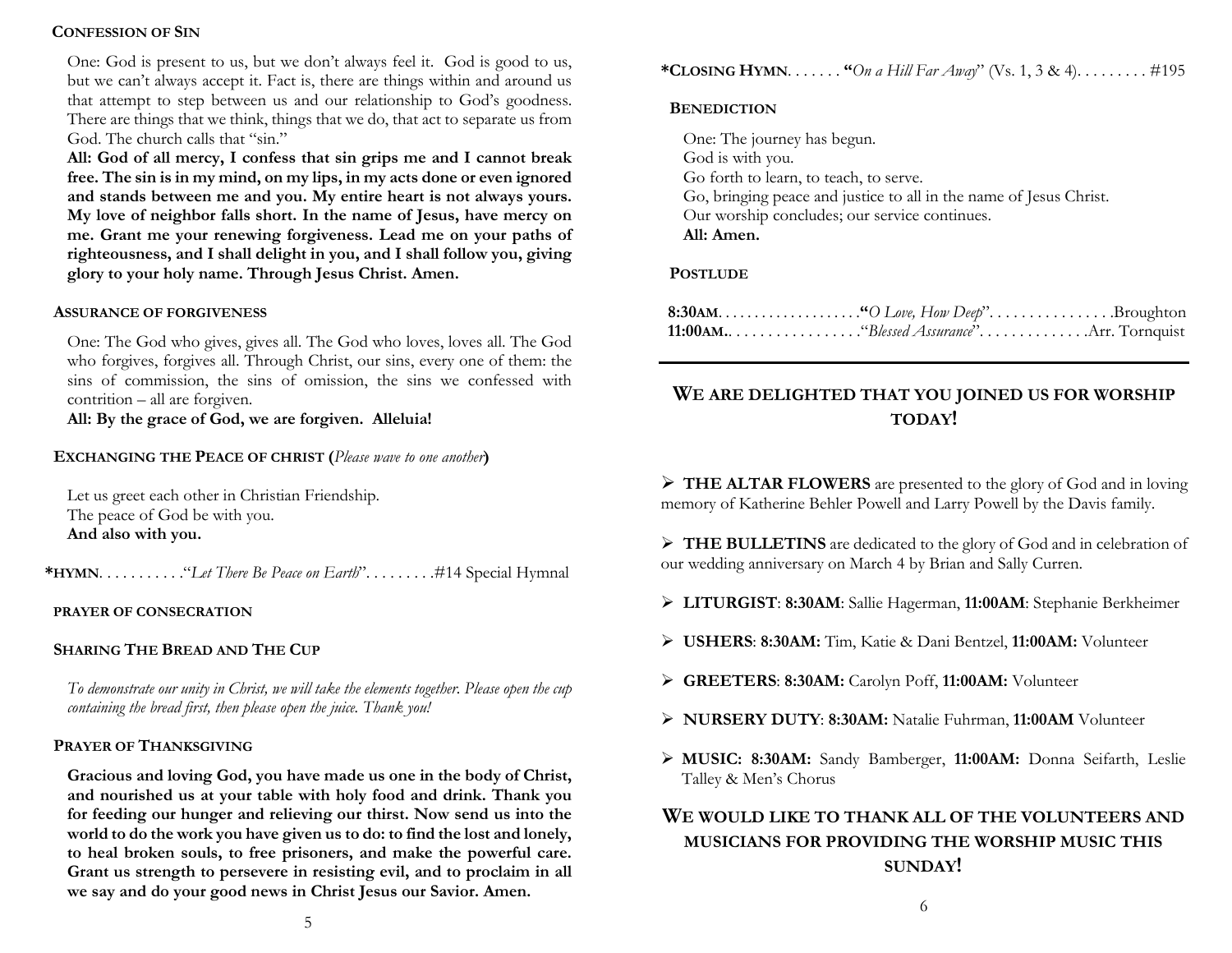# PRAYERS FOR THE WEEK:

# Morning Prayer

Dear God, as I rise to meet a new day, please let us be filled with Your Holy Spirit. Wherever I go, let me spread love, joy, peace, goodness, and faithfulness. Let me desire to become more like you and to worship you in all I say and do. Help me desire these things much more than the sin that entices me. Thank you for always going before me. Thank you for this new day. In Jesus' Name, Amen.



# Evening Prayer

Heavenly Father, you know my worries and care for my troubles. So I give these heavy concerns to you. I lay these problems at your feet. Thank you that your love in me can transform not only my life but the whole world. I walk with peace into the new day, and I put my hope in you. Today, let me rest in the knowledge that you will light my path and guide my life. In Jesus' holy name. Amen.

## PRAYERS FOR OUR COMMUNITY OF FAITH

Chuck and Sandy Baboian, Julene Bechtel, Jim Sr. and Rosemary Bentzel, Rosabel Bentzel, Joyce Bowers, Oscar Bupp, Uble & Nan Frost, Mark Garber, Beverly Hoak, Bev Kirk, Donna Krone, Dottie Limbert, Catherine Lochman, Marguerite Lochman, Arlene Myers, Joanne Overmiller, Randy Reisinger, Cindy Repman, Jessie Sechriest, Gladys Seigman, Sue Trimble, Stewart Wagner, Elva Winter

#### THOSE WHO GRIEVE FOR THEIR LOVED ONES

The Hohenshilt/Jordan Family, The Rodgers Family, The Matthews/Curren Family, The Myers Family, The Keith Family, The Anstein Family, The Wagner Family, The Heath Family, The Hoak/McGinnis Family

#### THIS WEEK

| <b>SUN</b>  | 8:30 & 11   | First Sunday in Lent/Communion |
|-------------|-------------|--------------------------------|
|             | 9:45        | Sunday School                  |
| <b>MON</b>  | 1:00        | Women's Guild (202)            |
|             | 6:30        | Church Chums (202)             |
|             | 7:00        | Property Committee (100)       |
| <b>TUES</b> | 6:30        | Cub Scouts (100)               |
|             | 6:30        | Cemetery Committee (202)       |
|             | 8:00        | Men's Rehearsals               |
| WED         | 9:30        | Bible Study (202)              |
|             | 5:30        | <b>TOPS</b> (100)              |
|             | 7:00        | Worship & Music (100)          |
| <b>THUR</b> | 6:30        | NA Group (100)                 |
|             | $6:30-7:30$ | Choirs                         |
| SUN         | 8:30 & 11   | Worship/Second Sunday in Lent  |

#### ATTENDANCE LAST WEEK: 101

## THE CHURCH STAFF

Pastor Rev. Melinda LaMontagne, Ph.D. pastormelinda@shilohucc.com 717-764-3609

Pastor Melinda office hours: Please call for an appointment Wednesdays 9AM-2PM & 5-8PM Thursdays 9:00-11:30AM & 6-8:30PM Fridays 9AM-2PM

Director of Music Stephanie Limbert Organist Sandra Bamberger Missionaries in Costa Rica Sally Jane and Crosby Johnson Early Learning Center Director Allison Hartnett Administrative Assistant and Maira Rivera

office@shilohucc.com

#### Website: www.shilohuccyorkpa.org

Facebook Page www.facebook.com/shilohuccyorkpa